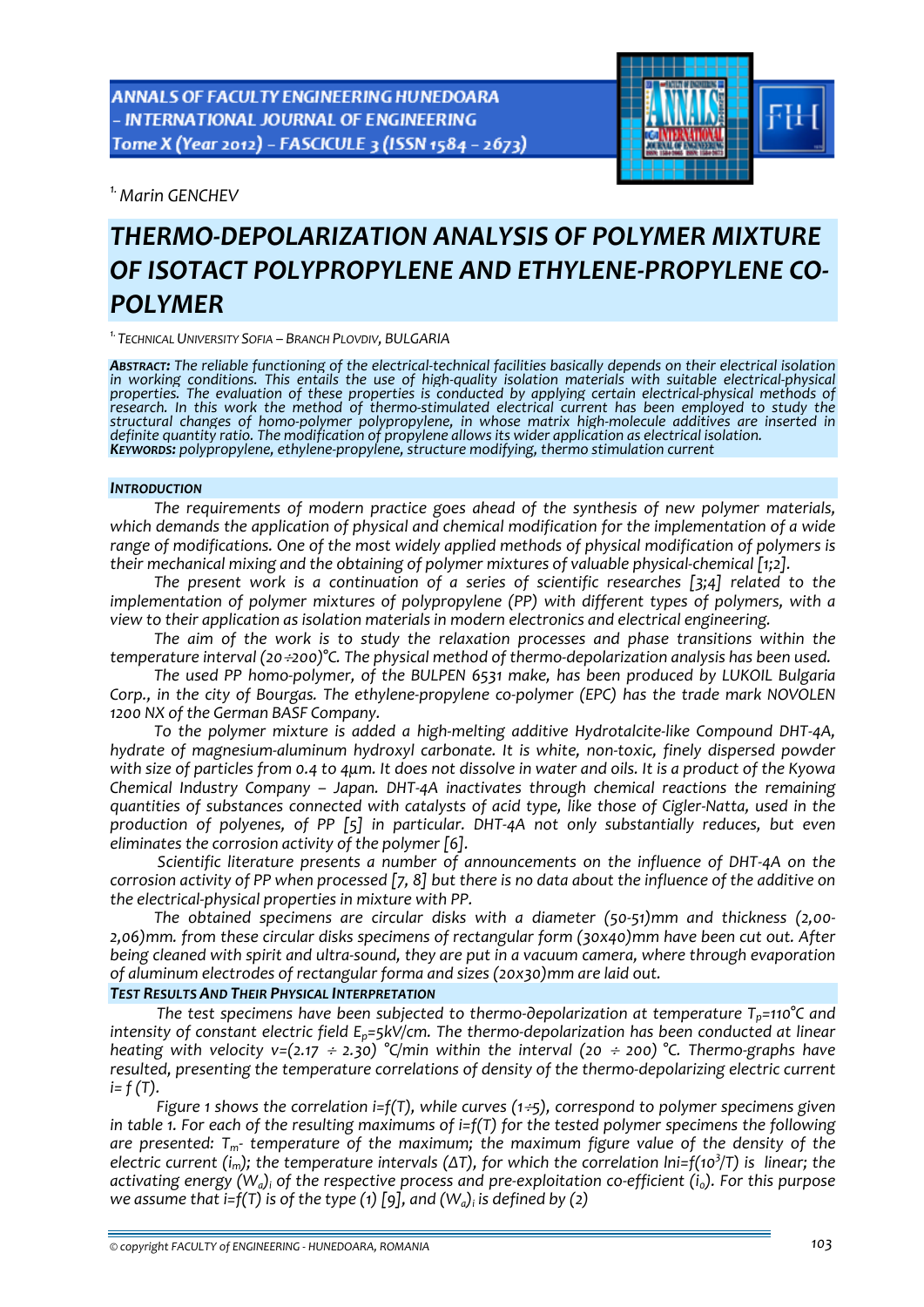$$
i = i_o \exp\left[-\frac{(W_a)_i}{R_r T}\right]
$$
\n(1)

$$
\left(W_a\right)_i = \frac{R_r T_i T_2}{\left(T_2 - T_1\right)} \ell n \left[\frac{i(T_2)}{i(T_1)}\right] \tag{2}
$$

where:  $i(T_1)$  and  $i(T_2)$  are the figure values of (i) at temperatures (T<sub>1</sub>) and (T<sub>2</sub>), corresponding to the *experimental figure values of (T) for the interval (ΔT); and (Rr) is the universal gas constant.*



Figure 1. Temperature correlation between the density of the thermo-depolarizing current as a function of the *temperature for polymer mixtures of PP and EPS*

In this case the method of initial slant has been applied, presented in [10], but it is fair to note *[11], that this method has been used in earlier scientific research of thermo‐activating electroscopy [12;13]. With thermo‐stimulating depolarization the method of initial slant is used in order to define*  $(W_a)$  of electric-active defects [14] at volume-charging polarization and in [15] in case of dipolar *polarization. The advantage of the method of initial slant, together with its simplicity, is illustrated in the independence of the result for (Åa)i within the kinetics of the relaxation processes. According to* [16;17] the permitted relative deviation in defining  $(W_a)$  is not greater than (2÷3)% and depends on the *appliance measuring the electric current (I) and the parameters of the volume of research. Generally, for both types of semi‐crystal polymers and their polymer mixtures it can be assumed that the* maximums (T<sub>m</sub>) of i=f(T), which exist at T<sub>m</sub> <100°C=373K are due to the realization of the lowtemperature part of the complex  $\alpha_c$ -relaxation, which is connected with the thermal "defrosting" of the *mobility of the chain segments within sections of the macro‐molecular chains, available along the wrinkles of the crystal surface ‐ (αc‐Cf) relaxation.*

*The maximums of i=f(T) given that (100°C <Tm<140°C) are presumably due to the high‐ temperature part of the complex αc‐relaxation, connected with "defrosting" of the thermal mobility of the chain segments within sections of the macro‐molecular chains, available within the inner volume* parts of the crystals -  $(\alpha_{c}C_{c})$  relaxation. The maximums of i=f(T) at  $T_{m}$ >140°C are due to the melting of *the crystals of PP, phase transition of first type.*

*The melting temperature of industrial specimens of PP can change within the interval (166*÷*176) °C and depends on: surveillance method [18]; stereo‐isomer composition – availability of atact and stereo‐block structures [19]; molecule mass [20]; crystallization conditions [21], etc. The existence of* different forms of super-molecule structure of crystal-type organization makes it possible to have a *process of step‐by‐step melting of different types of crystallites [22].*

PP can crystallize in three modifications: monoclinic ( $\alpha$ ); hexagonal ( $\beta$ ) and triclinic ( $\gamma$ ). Within *the interval (139*÷*156)°C thermal activated phase transition is produced from triclinic (γ) to monoclinic (α) crystal modification (phase transition of the second type), whose velocity strongly depends on the* temperature. In [23] it is defined that the hexagonal (6) modification melts at 150°C, while the monocrystal ( $\alpha$ ) - at 168°C. The melting temperature of the triclinic (y) modification is defined for 152,4°C [24] *by the method of the differentiating thermal analysis (DTA) at a warming speed of b=4C/min. figure 1,* Curve 1 corresponding to i=f(T) for PP shows that  $(\overline{X}_m)$ =159°C and if we correlate this temperature to the melting temperature of the crystallites in PP, it follows that these crystallites are of monoclinic ( $\alpha$ ) *modification. Within the interval (140*÷*159) °C melting of crystallites of hexagonal (β) modification can be realized. PP structures are viewed in detail in [25,26], where the respective parameters of an elementary cell have been defined of the three crystal modifications and their respective density:*  ρ(α)=936kg/m<sup>3</sup> and ρ(β)=880 kg/m<sup>3</sup>. The tested PP (in this case) has initial density ρ=900 kg/m<sup>3</sup> and it *can be assumed that it contains crystallites of the three modifications.*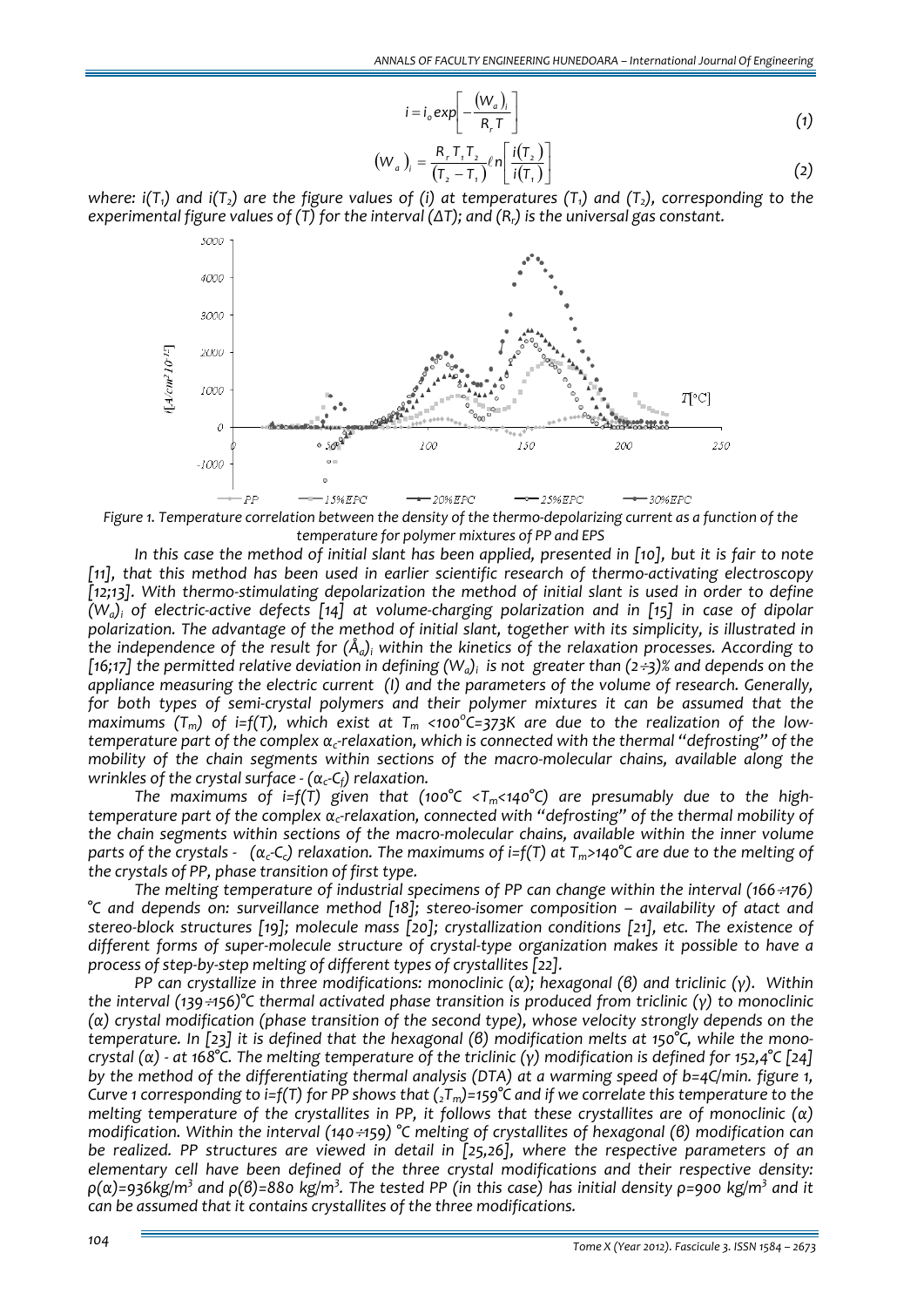*The influence of the temperature of crystallization [27;28] on the melting temperature of PP is narrowed down to: spherulites, formed at temperature of 130°C melt at 165°C; and those formed at* 150°C melt at 173°C, that is, increase in the temperature of crystallization goes together with an increase in melting temperature [29]. Figure 1, Curve 1 for  $i=f(T)$  of PP shows that the melting of different types *of crystallites occurs within the interval (140*÷*184)°C.*

*Figure* 1, *Curve* 6 *shows i=f(T) for PELD*, *the maximum of i=f(T) at temperature of*  $(2T_m) = 124^{\circ}C$  *is due to the melting of its crystallites (phase transition of the first type). The melting temperature of* crystallites in industrially obtained types PE [30] is: a) for PELD from (105 :108) °C; b) for polyethylene of *high density (PEHD) from (120*÷*125)°C; c) for polyethylene of average density (PEAD) from (125*÷*132)°C; d) for high‐molecule polyethylene (HMPE) from (133*÷*137)°C.*

*Figure 1, Curve 3 represent an outline of remarkably greater (I), maximum of i=f(T) at (2Tm)=154°C,* which represents a super-position of the melting of the crystallite of the two components PP and PELD, *with additional participation of the maximum of i*=f(T) *at* ( $\overline{J_m}$ )=120°C, *corresponding to* ( $\alpha_c$ -*C<sub>c</sub>*) *relaxation of the chain segments from the inner volume parts of the crystallites of PP.*

*Figure 1, curves 4 and 5 show only two well outlined maximums of i=f(T), respectively with* temperatures ( $T_m$ ) and ( $T_m$ ), which are due to ( $\alpha_c$ -C<sub>c</sub>) relaxation melting of the crystallites of the two *components PP and PELD.* 

*Defining of the co-effiecient* (*i<sub>0</sub>) in* (*1*) *is conducted through correlation* (3)

$$
i_o = \exp\left\{\frac{1}{2} \left[ \ln(i, i_2) + \left(\frac{T_1 + T_2}{T_2 - T_1}\right) \ln\left(\frac{i_2}{i_1}\right) \right] \right\}
$$
 (3)

*Here there is a compensation mechanism, so that (i0) represents a compensating co‐efficient in (1)* and with greater figure values of  $(W_a)$  to avoid too great figure values of  $(i_a)$ , and finally real figure values of (i) be obtained. For this purpose we assume that  $i_0 = f(i_0, W_a, T_c)$  of the type (4), while (i<sub>c</sub>) and ( $T_c$ ) *are the respective constants of the density of the electric current (i) and the temperature (T).*

$$
i_o = i_c \exp\left[\frac{(W_a)_i}{R \ T_c}\right]
$$
 (4)

$$
i = i_c \exp\left[\frac{(W_a)_i}{R} \left(\frac{1}{T_c} - \frac{1}{T}\right)\right]
$$
\n(5)

*We replace (4) in (1) and we obtain (5). Calculation of the constants (ic) and (Tc) is conducted through correlations (6 and 7).*

$$
i_{c} = exp\left\{\frac{1}{2}[ln[(i_{o1})(i_{o2})]] - \left[\frac{(W_{a})_{1} + (W_{a})_{2}}{(W_{a})_{2} - (W_{a})_{1}}\right]ln\left[\frac{(i_{o})_{2}}{(i_{o})_{1}}\right]\right\}
$$
(6)

$$
T_c = [(W_a)_2 - (W_a)_1] \left\{ R \cdot ln \left[ \frac{(i_o)_2}{(i_o)_1} \right] \right\}
$$
 (7)

*In correlations (4;5 and 7) (R) is Boltzmann's constant R=1,38.10‐<sup>23</sup> j/K=8,625.10‐<sup>5</sup> eV/K.* 

*The compensation law of the type (8) is applied at testing of temperature correlation between* the relaxation time  $(\tau)$  of the chain segments of the macro-molecular chains in conducting the *respective relaxation processes in different types of polymers [31*÷*33]. The finally obtained correlation for*  $\tau = f[(W_a)_a T, \tau_a T_c]$  *is of type* (9).

$$
\tau_o = \tau_c \exp\left[-\frac{(W_a)_\tau}{RT_c}\right]
$$
 (8)

$$
\tau = \tau_c \exp\left[\frac{(W_a)_\tau}{R} \left(\frac{1}{T} - \frac{1}{T_c}\right)\right]
$$
(9)

*For PP the following maximums of i = f(T) have been obtained:* 

*a. within the interval*  $(50 \div 75)^{\circ}$ C, *which is due to*  $(\alpha_c C_f)$  *- relaxation;*<br>*b. within the intetrval*  $(75 \div 110)^{\circ}$ C, wich is due to  $(\alpha_c C_c)$  *- relaxation:* 

*b. within the intetrval*  $(75 \div 110)$ <sup>°</sup>C, wich is due to  $(\alpha_c - C_c)$  - relaxation;

*c. within the interval (110* <sup>÷</sup> *137) °C, which are due to phase transition of the second the in the crystallites;*

*d. within the interval (137* <sup>÷</sup> *185) °C, which are due to phase transition of the first type – melting of the crystals of PP.* 

*For the semi‐crystal polymers the complex α<sup>c</sup> relaxation, with its chemical mechanisms of* relaxation appearance, has been studied in detail in [34]. The case of ( $\alpha_c$ -C) - relaxation is carried out in crystallites with folded macro-molecular chains, while  $(\alpha_c-C_f)$  – relaxation is due to the "defrosting" the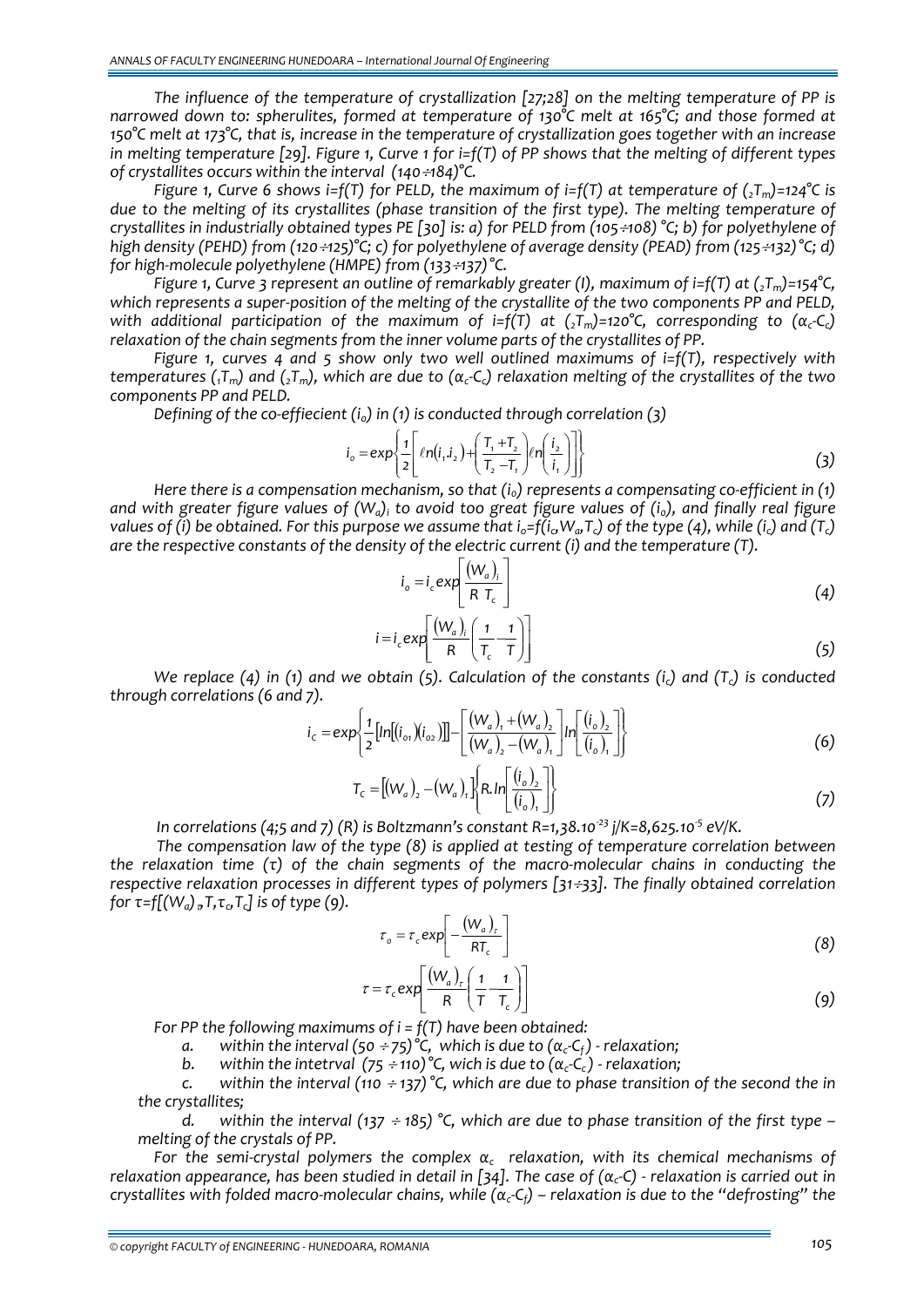*thermal mobility of chain segments of sections of the macro‐molecule chains, available along the* wrinkles on the surface of the crystallites, and  $(\alpha_{c}-C_{c})$  – relaxation, of the chain segments available in *the inner volume parts of the crystallites.* 

*At i=f(T) for polymer mixtures from PP and EPC the superposition is observed for the last* maximums of i=f(T) of pure PP, appearing in a wide maximum within the interval (110 ÷180) °C. It has to *be kept in mind that the melting temperature of the crystallites in PP (industrial specimens) within the* interval (166  $\div$  176) °C, depends on a number of physical-chemical characteristics of the semi-crystal *polymers: molecular mass, crystallizing conditions, etc.*

*Table* 1 presents for each of the obtained maximums of  $i = f(T)$ ,  $T_m$  – temperature of the *maximum; the respective maximum value (im) of (i); temperature intervals (ΔT1) for which the* correlation  $\ln i = f(10^3 / T)$  is linear; activating energy for the tested process  $(W_a)$ ; co-efficient  $(i_0)$  from correlation (1). The definition of  $(W_a)$  has been obtained from correlation (2). The method of initial slant has been used, of the maximum of  $i = f(T)$  to define  $(W_a)$  and  $(i_0)$ . The resulting figure values of  $(W_a)$  are within the interval: from (0.29  $\div$ 5.24) eV for a phase transition of the first type – melting of the *crystallites, from* (0.48 ÷ 4.59) *eV for*  $(α<sub>c</sub> -C<sub>c</sub>)$  *relaxation in the crystallites.* 

*A* verification test has been conducted of the compensating role of  $(i_0)$  in relation to  $(W_a)_i$ , the compensation law of the type (4) being allowed, while the defining of  $(i_0)$  is obtained from (3), as well. This makes it possible to present  $i_0 = f[(W_a)_i, T, T_a, i_c]$ , the defining of the correcting constants (T<sub>c</sub>) and *(ic) is obtained from (6) and (6).* 

*The resulting figure values of the physical characteristics thus defined, obtained by the method of thermo‐depolarization analysis, are given in table 1. Table 1*

|                | TUDIC I                    |             |                           |                               |                          |                      |                                                                     |                    |               |                                    |  |  |
|----------------|----------------------------|-------------|---------------------------|-------------------------------|--------------------------|----------------------|---------------------------------------------------------------------|--------------------|---------------|------------------------------------|--|--|
| $N^{\circ}$    | test<br>spec.              | $2$ Tm<br>К | , im<br>A/cm <sup>2</sup> | $\Delta T$ <sub>2</sub><br>К  | $_{2}(W_a)_i$<br>Mj/kmol | $_{2}(W_a)_i$<br>eV  | $2^{\mathsf{i}}$<br>A/cm <sup>2</sup>                               | $\Delta T_3$<br>К  | $(Tc)_i$<br>K | A/cm <sup>2</sup>                  |  |  |
|                | PP                         | 401         | $-2,03.10^{-13}$          | 386-391<br>391-399            | 349<br>143               | 3,62<br>1,48         | $3,23.10^{33}$<br>9,27.10 <sup>5</sup>                              | 311-363            | 356           | $1,27.10^{13}$                     |  |  |
|                |                            | 432         | $2,83.10^{13}$            | 411-418<br>418-426<br>426-432 | 506<br>109<br>28         | 5,24<br>1,13<br>0,29 | $6,99.10^{48}$<br>6,22<br>$7,00.10^{-10}$                           | 411-432            | 430           | $2,80.10^{13}$                     |  |  |
| $\overline{2}$ | PP + 15mas.%<br><b>EPC</b> | 414         | $1,80.10^{-12}$           | 390-399<br>399-407<br>407-414 | 63<br>135<br>31          | 0,66<br>1,40<br>0,32 | $1,33.10^{-\overline{4}}$<br>3,32.10 <sup>5</sup><br>$1,12.10^{-8}$ | 338-371<br>390-414 | 355<br>404    | $2,73.10^{-13}$<br>$1,12.10^{-13}$ |  |  |
| 3              | $PP + 20$ mas.<br>$%$ EPC  | 405         | $2,60.10^{-12}$           | 385-405                       | 73                       | 0,75                 | $5,90.10-3$                                                         | 334-405            | 356           | $7,45.10^{13}$                     |  |  |
| 4              | $PP + 20$ mas.<br>$%$ EPC  | 407         | $2,33.10^{-12}$           | 385-397<br>397-407            | 221<br>35                | 2,29<br>0,36         | $2,39.10^{17}$<br>$7,10.10^{-8}$                                    | 330-336<br>385-407 | 361<br>396    | $1,28.10^{-12}$<br>$5,28.19-11$    |  |  |
| 5              | $PP + 20$ mas.<br>$%$ EPC  | 407         | $2,60.10^{-12}$           | 384-401                       | 98                       | 1,01                 | 23,4                                                                | 332-401            | 302           | $3,57.10^{-16}$                    |  |  |

Figure 2 and Figure 3 show the correlation Ini=f(10<sup>3</sup>/T), while the linear sections ( $\Delta T_1$ ) and ( $\Delta T_2$ ) *define the respective figure values of (Wa)i and (io).*



*Figure 2. Correlation between the thermo‐depolarizing current i and the temperature for polymer systems polypropylene with 15% and 20% EP*

Figure 4 shows the correlation Int= f(10<sup>3</sup>/T), while for the linear sections  $(W_a)_\tau$  and  $\tau_o$  – have been *defined /table 1 –c/, for pure PP and polymer mixtures of PP and 25 mass% EPC.*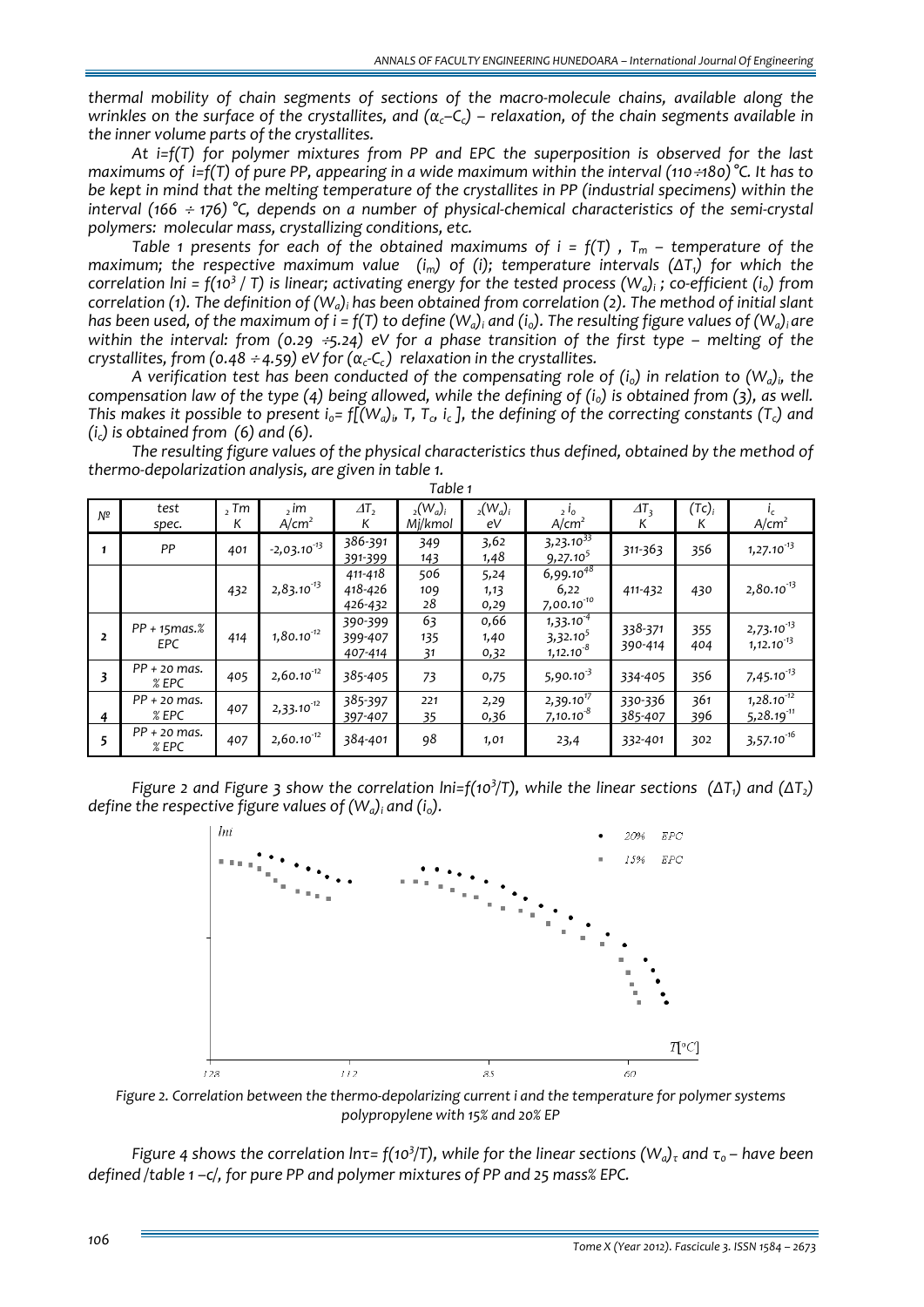

Figure 3. Correlation between the density of the thermo-depolarizing current i and the temperature for polymer *systems polypropylene with 25% and 30% EP*



Figure 4. Correlation between the relation time t and the temperature for PP and polymer system PP with 25% EP

*Figure 5 and Figure 6 show the correlation limio= f[(Wa)i], respectively for: temperature interval*  $(330 \div 371)$ K, where  $(\alpha_c - C_c)$  – relaxation occurs and from  $(384 \div 432)$ K- for a phase transition of the first type (melting of crystallites). As it is seen, the points laid down from the tested specimens, lie on a *straight line, which proves that the compensation law for the two tested processes is valid.*



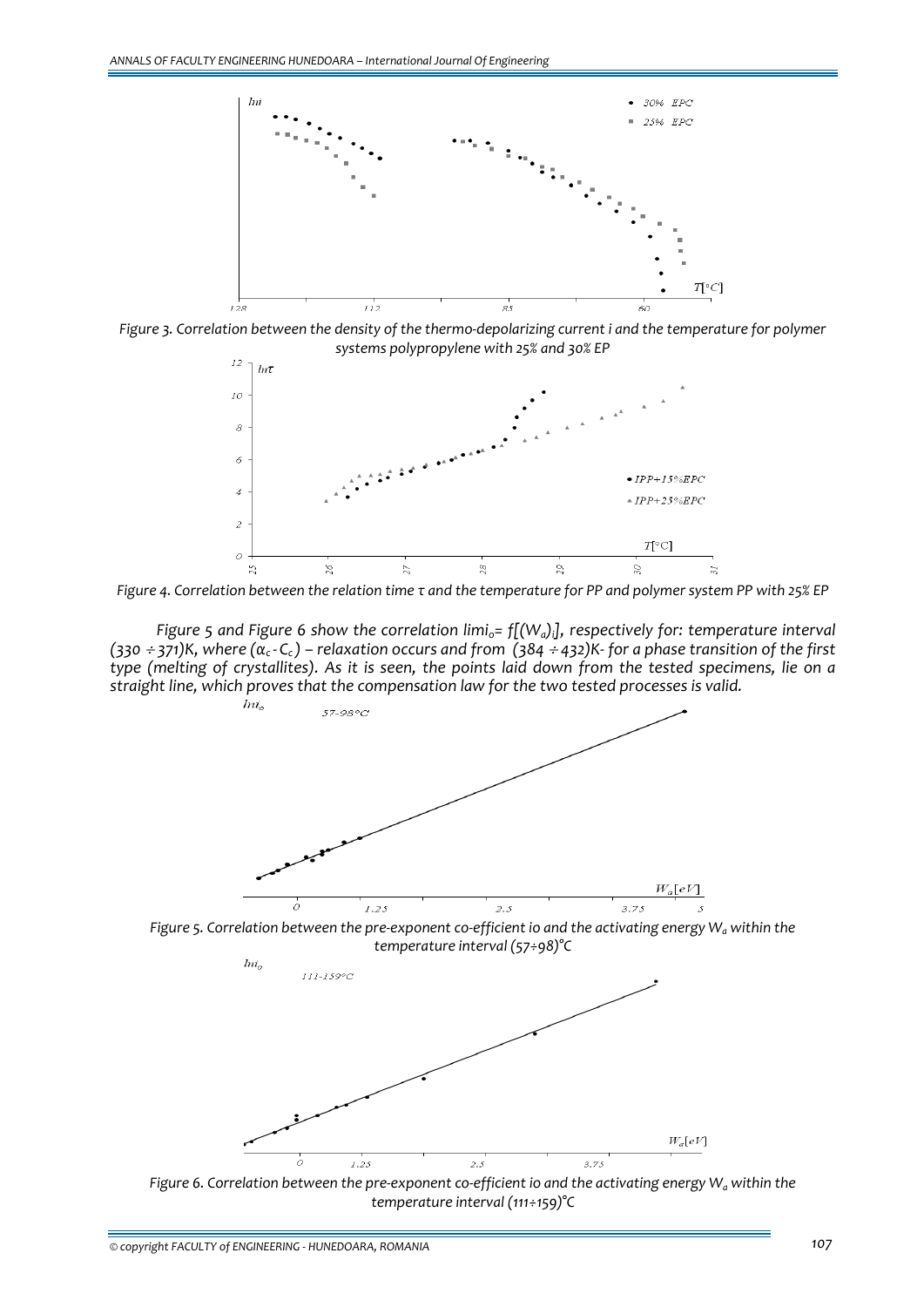*A second methodology has been applied for the processing of the obtained test information for* i=f(T), related to the occurrence of the  $(\alpha_c-C_c)$  – relaxation within the interval (75 ÷ 110)°C. For this *purpose the following have been defined: maximum remaining di‐electric polarization (Pm) and formula* (10) from [4]; the relaxation time  $(\tau_m)$ , (at T = T<sub>m</sub>) of chain segments from section of macromolecular chains – formula (11); the temperature intervals ( $\Delta$  T,) for which ln  $\tau$ =f(10<sup>3</sup>/T) is linear and (W<sub>a) <sup>,</sup> could be</sub> defined by the formula (13) when reading (12), from [4]; the pre-exponent co-efficient ( $\tau_0$ ) according to *the formula (10),* 

$$
\tau_o = \exp\left\{\frac{1}{2} \left[ \ln(\tau, \tau_z) - \left(\frac{T_1 + T_2}{T_2 - T_1}\right) \ln\left(\frac{\tau_1}{\tau_2}\right) \right] \right\}
$$
(10)

where (T<sub>1</sub>) and (T<sub>2</sub>) are the extreme temperatures within the interval (ΔT<sub>1</sub>); the change in the enthalpy  $(\Delta H^*),$  the entropy  $(\Delta S_e^*),$  the free energy  $(\Delta \sigma^*)$  at T=(T<sub>1</sub>+T<sub>2</sub>)/2. The resulting information for the figure values of these physical characteristics is presented in table 1 for tested specimens of PP and PP + 25mass% EPC. To define  $\Delta H^*$ ,  $\Delta G^*$  and  $\Delta S_c^*$  the respective formulas (14-16) have been applied, presented *in [4].*

| Table 2a |                 |                        |                 |                 |                      |         |              |              |                |         |      |  |
|----------|-----------------|------------------------|-----------------|-----------------|----------------------|---------|--------------|--------------|----------------|---------|------|--|
| Nº       | test            | Тm                     | $\mathbf{m}$    | Pm              | $\iota$ <sub>m</sub> | ΔΙ      | $(W_a)_\tau$ | $(W_a)_\tau$ | $\iota_0$      | ΔΗ      | ΔHΓ  |  |
|          | spec.           | $\overline{ }$         | A/cm*           | c/cm            | -                    |         | Mi/kmol      | e٧           |                | Mj/kmol | e٧   |  |
|          | PP              | 367                    | $2,21.10^{-13}$ | $1,24.10^{-10}$ | 236                  | 353-379 | 139          | 44،،         | $3,72.10^{18}$ | 136     | 1,41 |  |
|          | PP + 25mas% EPC | $1,87.10^{-12}$<br>366 |                 | $1,22.10^{9}$   | 291                  | 330-336 | 133          | 1,38         | $4,56.10^{14}$ | 130     | 1,35 |  |
|          |                 |                        |                 |                 |                      | 366-380 | 80           | 0,82         | $1,31.10^{9}$  | 76      | 0,79 |  |

|    | Table 2b                |               |              |                      |                 |                      |                   |                                 |                            |                |                       |  |  |  |
|----|-------------------------|---------------|--------------|----------------------|-----------------|----------------------|-------------------|---------------------------------|----------------------------|----------------|-----------------------|--|--|--|
| Nº | $\Delta S_e$<br>ki/kmol | ΔG<br>Mi/kmol | ΔG<br>eV     | $(W_a)_i$<br>Mj/kmol | $(W_a)_i$<br>eV | $(W_a)_T$<br>Mi/kmol | $(W_a)_{T}$<br>e٧ | $(W_a)_{\mathsf{G}}$<br>Mi/kmol | $(W_a)_{\mathsf{G}}$<br>eV | $\cdot$<br>Λôô | $\lambda$<br>$\omega$ |  |  |  |
|    | 98                      | 100           | 1,04         | 138                  | 1,43            | 147                  | 1,53              | 146                             | 1,51                       | 0,41           | 17,9                  |  |  |  |
|    | 20<br>-66               | 123<br>101    | 1,27<br>1,05 | 96                   | 0,99            | 116                  | 1,20              | 115                             | 1,20                       | 0,43           | 23,1                  |  |  |  |

| Table 2c |           |           |                             |                        |                           |                      |                             |                        |                               |            |  |  |
|----------|-----------|-----------|-----------------------------|------------------------|---------------------------|----------------------|-----------------------------|------------------------|-------------------------------|------------|--|--|
| Nº       | $\lambda$ | o         | $(W_a)_{\omega}$<br>Mi/kmol | $(W_a)_{\omega}$<br>eV | $(W_a)_{\tau}$<br>Mi/kmol | $(W_a)_{\tau}$<br>eV | $(W_a)_{\delta}$<br>Mi/kmol | $(W_a)_{\delta}$<br>eV | $\mu_{e}$<br>$10^{-30}$<br>cm | $\mu_{ef}$ |  |  |
|          | 10.6      | 77<br>د ر | 152                         | 1,57                   | 150                       | 1,55                 | 150                         | 1,55                   | 1,77                          | 0,53       |  |  |
|          | 3,2       | Q, Q      | 115                         | 1,20                   | 118                       | 1,22                 | 110                         | 1,14                   | $\mathbf{a}$                  | 9.0        |  |  |

It is possible to define ( $W_a$ ) of the ( $\alpha_c$ -C<sub>c</sub>) – relaxation according to other (applied in scientific *literature) methods:* 

a) according to the method of the maximum of i=f(T)  $-W_a$ )i<sub>m</sub>, by the formula (17) from [4];

*b*) *according to the method Turnhout of*  $[35]$   $\cdot$   $(W_a)_T$  *by the formula* (18) *from*  $[4]$ ;

*c*) *according to the method of Grossweiner*  $[36]$  *·*  $(W_a)_\sigma$  *by the formula* (19) *from* [4];

d) according to the method of Chen [37]  $-(W_a)_{\alpha}$  through defining first of the form-factor (FF) – form the formula (20) of [4], to define the kinetics of RP, and then the temperature intervals are defined  $\tilde{\omega} = \tilde{r}_z - \tilde{r}_t$ ,  $\tilde{\tau} = T_m - \overline{T}_t$  and  $\tilde{\omega} = \tilde{T}_z - T_m$ , for which (W<sub>a</sub>) is defined – by the formula (21) from [4]. For this  $\omega = 1, -1, 1, -1, \dots$  and  $\omega = 1, -1, \dots$ , for which  $(v_{\alpha})$  is defined – by the formula (21) from [4]. For this purpose, (2) in (20) changes consecutively the figure values  $\tilde{\omega}, \tilde{\tau} \quad \tilde{e} \quad \tilde{\delta}$ , and the constants ( and  $(B_{\alpha})$  from (21) are defined by the type of the molecular kinetics (FF = 0.40 – mono-molecular and  $F_F = 0.55 - bi-molecular by use of information (22) and (23), presented in [4]. In this case  $(\tilde{t}, \tilde{t})$$ and  $(\tilde{r}_x)$  are the extreme temperatures of the maximum of i=f(T)  $\cdot$   $\tilde{r}_1$  (i<sub>1</sub> = i<sub>m</sub>/2) and  $\tilde{r}_2$  (i<sub>2</sub> = i<sub>m</sub>/2), while  $\tilde{T}_1 < \tilde{T}_2$  in addition,  $(W_a)_K$  is defined by the method of Keating [38] – formula (24) from [4], this *method being based on the transition of Reandelle and Willkins [39] for the molecular kinetics.*

We can compare the figure values of  $(W_a)_b$ ,  $W_a)_\sigma$  and  $(W_a)\tilde{r}$ , because in their defining information for  $(T_m e \tilde{T}_n)$  is used- a very good coincidence is obtained. We can compare  $(W_a)_{i_m} (W_a)_{k_n}$  and  $(E_a)_{\tilde{\omega}}^{\tilde{\omega}}$   $\cdot$   $(\tilde{T}_1, T_m, \tilde{T}_2)$  are used – again good coincidence.

- *The method of additive atom‐group mixtures has been used [40] and the following are defined:*  a) the volume of monomer unit of PP -  $V_{m,un}$  (PP) = 8.15.10<sup>29</sup> m<sup>3</sup> and the number (n) of the monomer units of PP in a unit of volume (with a correction of the free volume of 2.5%) -  $n(PP) = 1/V_{m\nu} (PP) =$ *1.26.1028m‐<sup>3</sup> ;*
- *b) the volume of the average statistical unit (ASU) in polymer mixtures of (PP + 25mass% EPC) ‐*   $V(ASU)$  = 2.27.10<sup>-27</sup> m<sup>3</sup> and respectively  $n(ASU)$  = 1/V(ASU) = 4.30.10<sup>-26</sup> m<sup>3</sup>. In this case ASU is of the type  $[-(CH<sub>2</sub>)$ 29.12 - (CHCH<sub>3</sub>-) 27.12-] through applying the formula of Debai – Laniven [41], presented *through (26) in [4] the effective dipole moment (µef) is defined, respectively a monomer unit as* well of PP and ASU for polymer mixtures of PP + 25 mass% EPC. The resulting figure values of  $\mu_{ef}$  are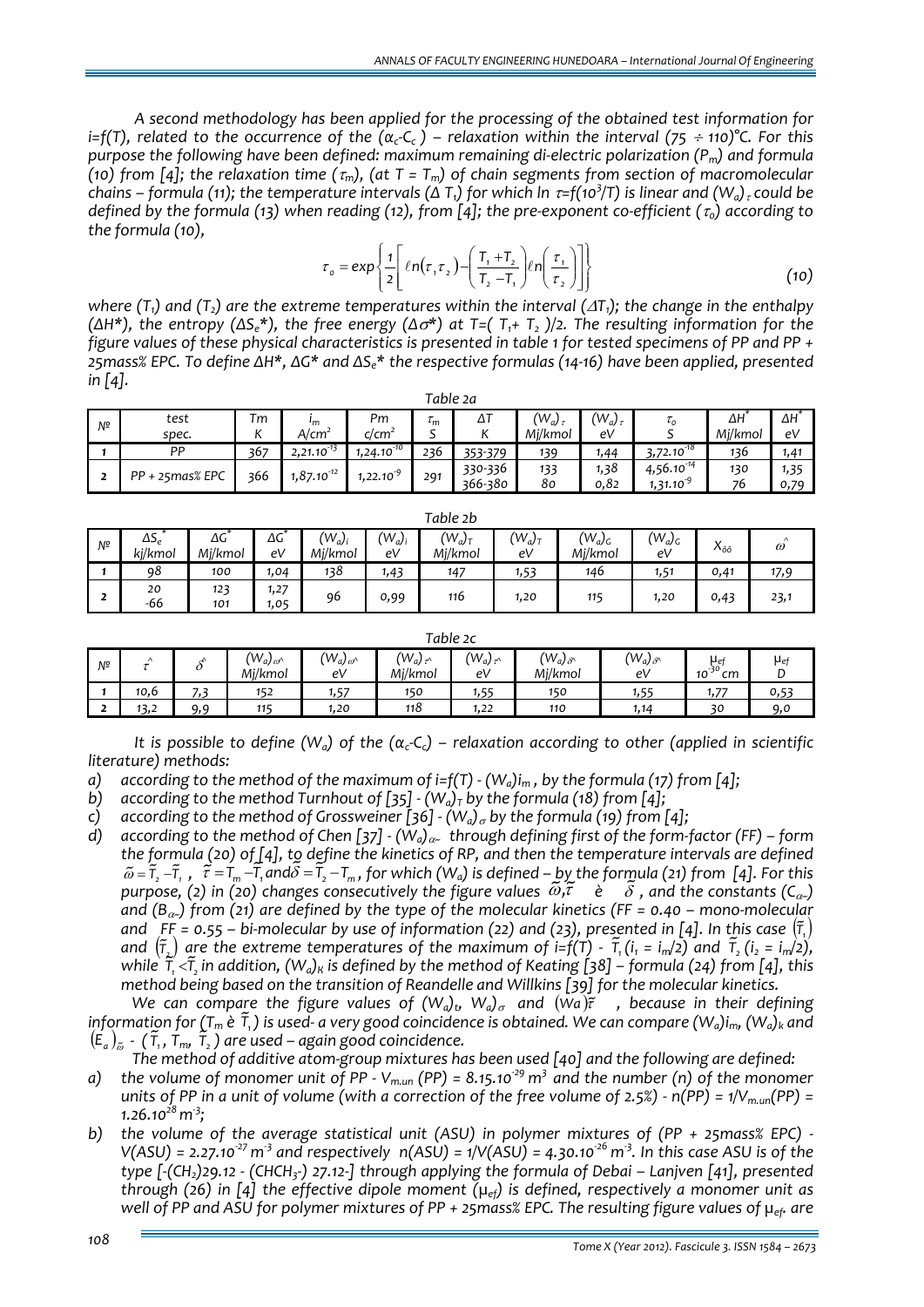presented in table 1. Defining of  $\mu_{ef}$ . Through the formula of Lanjven-Debai allows for the fact that *all (Pm) is defined by the lower component. If we assume that uncompensated is only the dipole* moment of the group (C-H) of the methyl group (CH<sub>3</sub>) in ASU, then  $\mu_{theor}$ . (ASU) = 27.12  $\mu$  (C-H) = 27.12(1.33.10<sup>30</sup>) cm = 36.07. 10<sup>30</sup>cm = 10.28[D]. The result is that for polymer mixtures of *(PP+25mass%EPC), µef.(ASU)=9.05[D]<µtheor.(ASU)=10.28[D]. For pure PP µef(SU)=0,53[D] > µtheor(SU)=0.4[D] – again under the same assumption.*

*It is possible to define (I) from the release of electrical carriers localized in different types of catchers which are thermally activated at different temperature intervals within which the respective* relaxation processes or phase transitions occur. In this case at deducing the  $(\alpha_c-\zeta_c)$  – relaxation this mechanism can justify the resulting correlations between the figure values of  $(\mu_{\text{eff}})$  and  $(\mu_{\text{theory}})$ . It is not *possible to assume any additional occurrence of non‐dipole component, except of such carriers related to the chain segments from the inner volume parts of the crystallites.*

## *CONCLUSIONS*

The information of the thermo-depolarization analysis shows the occurrence of ( $\alpha_c$ -C<sub>f</sub>) and ( $\alpha_c$ -C<sub>c</sub>) - relaxations, as well as phase transitions of 1 and 2 types in the crystallites of PP. The validity of the compensation law is proved, relating  $(i_0)$  to  $(W_a)_i$  and the great sensitivity and segregation ability of the *method of thermo‐depolarizing analysis. The figure values of important energy thermo‐dynamical, dielectrical and geometrical characteristics of the tested specimens have been obtained.*

*The individual influence of 0.05% DHT‐4A does not show any change of the electrical‐physical* properties of pure and modified PP. The use of DHT-4A shows the efficiency of its employment as an *anti‐corrosion modifier of polypropylene.*

### *REFERENCES*

- [1.] Brandrup J., E.H. Immergut, Polymer Handbook, 3rd Edition, John Wiley & Sons Inc., New York, p.28, 2001
- *[2.] Braun D., H. Chedron, H. Ritter, Polymer synthesis: theory and practice: fundamentals, methods, experiments, p. 97, Springer, 2001*
- *[3.] Genchev M., I. Simeonov, Influence of refractory additives in binary modifying systems on polypropylene insulation., Х‐th international symposium on electrical equipment and technologies–CIELA, 97, Plovdiv, 1997*
- [4.] Genchey M., Thermo-depolarization analysis of polymer mixture of isotact polypropylene and block-co*polymer styrene‐butadiene‐styrene, Oil and Chemistry, ed.1, 2001*
- [5.] Painter P.C., M.M. Coleman, Essentials of polymer science and engineering, p. 469, DEStech Publications, Inc, *2008*
- *[6.] Electroconductive Roller ‐ USPatent 7445588 B2 nov. 4, 2008*
- *[7.] Zaikov G. E., New topics in polymer research, page 147, Nova Publishers, 2006*
- [8.] Karger-Kocsis J., S. Fakirov, Nano- and micro-mechanics of polymer blends and composites, Hanser Verlag, *2009*
- [9.] Vassilev T., P. Kartalov, V. Ludscanov, D. Dontchev. Coptes rendus de l asademia Bulgare des sci, 1967
- *[10.] Garlik G.F., A.F. Gibson Pros. Soc. v.60, p574, 1948*
- *[11.] Hoffman J., G. Williams, E. Passaglia, "Transitions and Relaxation Phenomena in Polymers", "Mir", Moscow 1968*
- *[12.] Antonov ‐ Romanovsky V.V., izv. AN USSR, Physics Bulletin,Vol. 10,1946*
- *[13.] Randalle J.T., M.H.F. Willkins. Proc. Roy. Soc., 1945*
- *[14.] Gillco M.A., Phys.Rev., v.91, p534, 1953*
- *[15.] Bucci C., R. Fieschi, Phys.Rev.Letters., v.12, p.16, 1964*
- *[16.] Gorohovatskii Yu.K., V.I. Kdanok, M.M. Kovarskii. In collection 'Semiconductor physics and Microelectronics', 1967*
- [17.] Boyer, R.F., Transitions and relaxations in polymers, Journal of polymer sci., part N14, American Chem. Soc. *Symposium, Held at Atlantic city, New Jersey, September, 13‐14, 1965,Interscience publishers a division of John Wiley&Sons, inc., 1966*
- *[18.] Sawyer L.C., D.T. Grubb, G.F. Meyers, Polymer microscopy, Springer, 2008*
- [19.] Karger-Kocsis J., S. Fakirov, Nano- and micro-mechanics of polymer blends and composites, Hanser Verlag, *2009*
- *[20.] Kulshreshtha A.K., C. Vasile, Handbook of polymer blends and composites, Volume 3, iSmithers Rapra Publishing, 2003*
- *[21.] Zaikov G.E., New topics in polymer research, page 147, Nova Publishers, 2006*
- *[22.] Anikeenko V.M., A.N. Friesen, P.S. Eremin, Effect of temperature and reservoir fluid on the electrical characteristics of the modified polypropylene insulation, Proceedings of the 9th All‐Russian Conference Materials, technology, design, economics, Krasnoyarsk, p.53‐55, 2003*
- *[23.] Karagin V.A., G.M. Bartenev, Z.L. Berestneva, Yu.V. Zelenev, L.A. Osintseva, High molecular compounds, t. (A), 759, 1969*